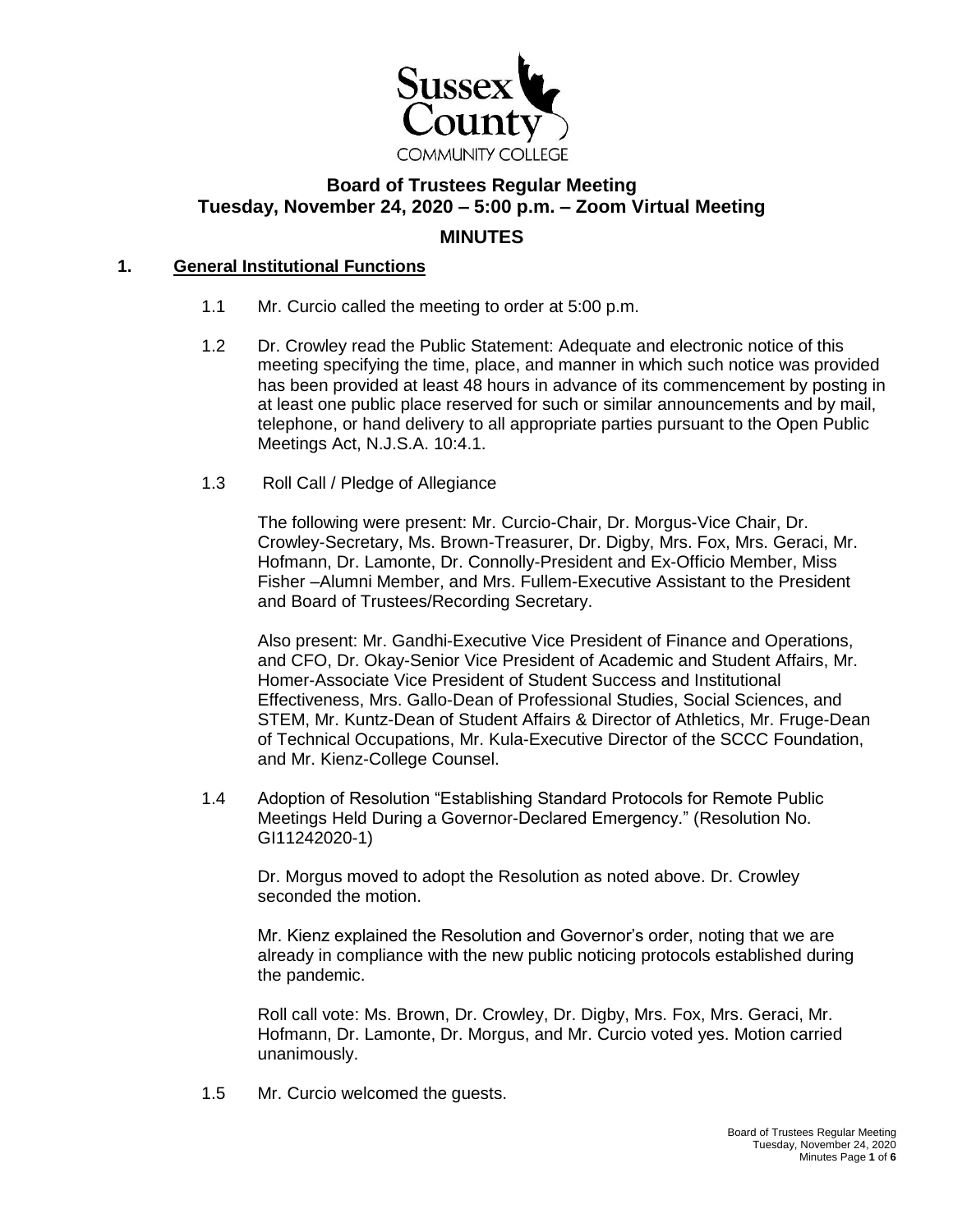1.6 Courtesy of the Floor on Agenda Items Only (Public Session-5 Minutes per Speaker). Members of the public may make public comments through audio and video during the meeting. Public comments may also be submitted to the Board of Trustees Secretary via email or written letter if received at least eight (8) hours prior to the meeting. Written public comments shall be read at the remote meeting with the same time restrictions of all public comments at the meeting. Members of the public may be muted, and also have the ability to mute themselves. Duplicative comments may be summarized at the discretion of the Board of Trustees Chair.

No one spoke.

- 1.7 Approval/Acceptance of Minutes:
	- 1.7.1 Minutes from the Tuesday, October 27, 2020 Regular Meeting. (Resolution No. GI11242020-1)

Mrs. Fox moved to accept minutes from the Tuesday, October 27, 2020 Regular meeting. Dr. Morgus seconded the motion. Motion carried unanimously.

1.7.2 Minutes from the Tuesday, October 27, 2020 Executive Session. (Resolution No. GI11242020-2)

Dr. Morgus moved to accept minutes from the Tuesday, October 27, 2020 Executive Session. Mrs. Geraci seconded the motion. Motion carried unanimously.

- 1.7.3 Acknowledgment of Receipt of Committee Meeting Minutes Tuesday, November 17, 2020. (Resolution No. GI11242020-3)
	- Personnel and Curriculum Committee
	- Audit and Policy Committee
	- Finance and Facilities Committee

Mr. Hofmann moved to acknowledge receipt of committee meeting minutes, as noted above. Mrs. Fox seconded the motion. Motion carried unanimously.

## **2. Consent Agenda – ACTION/RC**

The President recommends items 2.1 - 2.5 for Board approval, as brought forth after discussion and review by Board Committees:

- 2.1 Approval of Personnel Items
	- 2.1.1 Monthly Personnel Actions (Resolution No. P11242020-1)
	- 2.1.2 2021 NJ First Report (Resolution No. P11242020-2)
	- 2.1.3 2021-2022 Administrative Calendar (Resolution No. P11242020-3)
- 2.2 Approval of Curriculum Items
	- 2.2.1 2021-2022 Academic Calendar (Resolution No. CI11242020-1)
- 2.3 Approval of Policy Items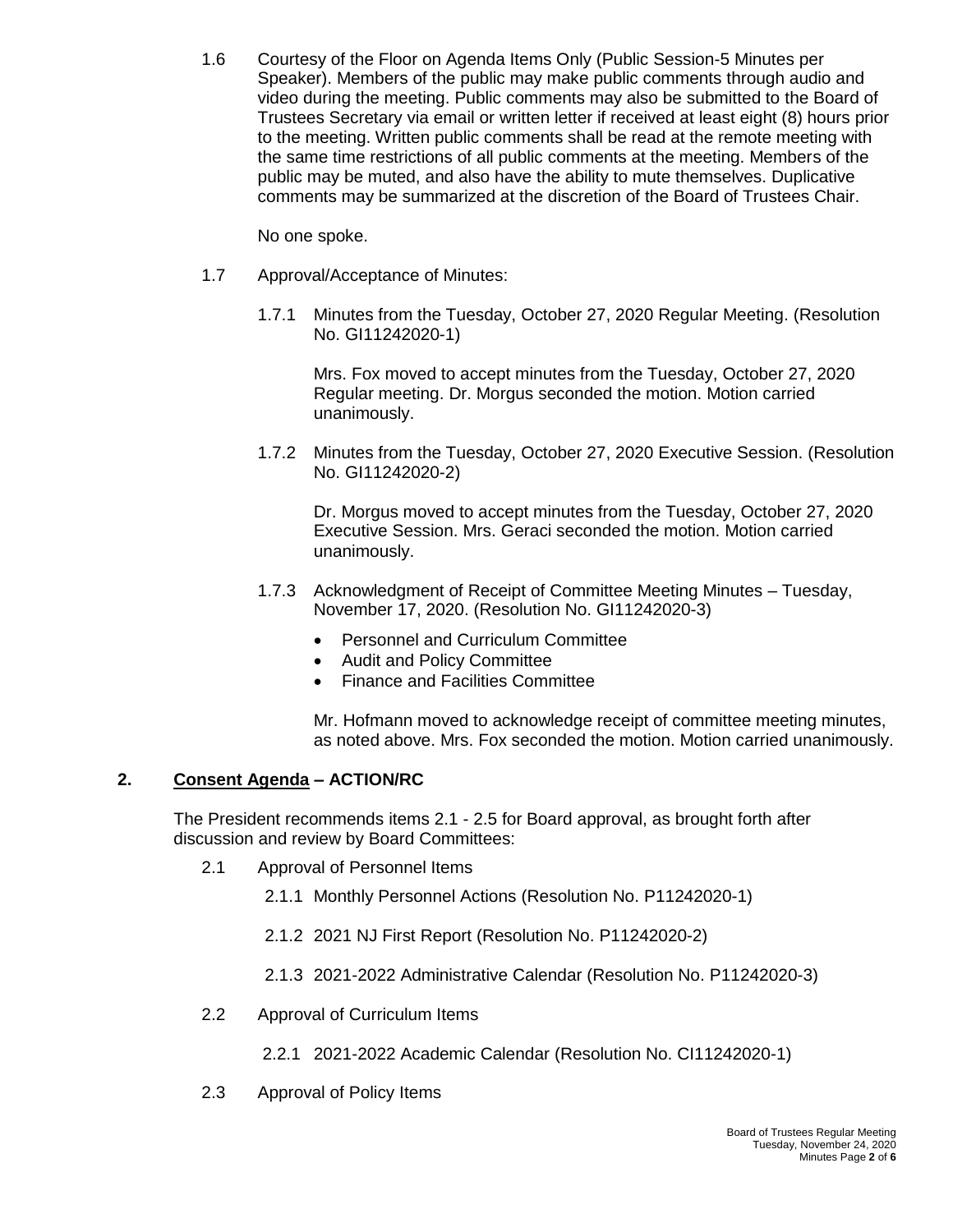- 2.3.1 Policy No. 200.44 Reasonable Accommodation Policy (3-year review) (Resolution No. AP11242020-1)
- 2.3.2 Policy No. 200.45 Grievance Policy for Employees Not Covered by a Collective Bargaining Agreement (3-year review) (Resolution No. AP11242020-2)
- 2.4 Approval of Finance Items
	- 2.4.1 Request to Receive Quotes for, and Purchase a Used Bus, up to \$35,000. (For SCCC athletic teams and to provide transportation for offcampus housed students.) (Resolution No. BFF11242020-1)
	- 2.4.2 October, 2020 Purchases Over \$10k Report. Resolution No. BFF11242020-2)
- 2.5 Approval of Facilities Items
	- 2.5.1 Security Upgrades to Building A, in the Amount of \$81,824.00, to Open Systems Integrators. (Upgrading existing security systems for the addition to building A.) Chapter 12 funded. (Resolution No. BFF11242020-3)
	- 2.5.2 Security Upgrades to Building V, in the Amount of \$22,861.00, to Open Systems Integrators. (Upgrading existing security systems for Building V.) Chapter 12 funded. (Resolution No. BFF11242020-4)
	- 2.5.3 UVC light installation for COVID disinfection in Building E, in the amount of \$20,087.18. (Rooms E220 Fitness Center and E242 Human Performance Lab.) Cares Act Funded. (Resolution No. BFF11242020-5)

Ms. Brown moved to approve all items on the Consent Agenda. Dr. Crowley seconded the motion.

Roll call vote: Ms. Brown, Dr. Crowley, Dr. Digby, Mrs. Fox, Mrs. Geraci, Mr. Hofmann, Dr. Lamonte, Dr. Morgus, and Mr. Curcio voted yes. Motion carried unanimously.

## **3. Finance**

3.1 Recommendation: Acknowledge Receipt and Review of Financial Statements – October 31, 2020, Four Months YTD, FYE June 30, 2021. (Resolution No. GI11242020-4)

Mr. Gandhi presented the financials, including: October YTD FY21 Credit Hours Dashboard, Income Statement, Major Revenue Variances to Budget and LYR, Revenue (student/support), Expenses, Major Expense Variances to Budget and LYR, Operating Statement, Balance Sheet-Assets, Major Asset Variances to LYR, Balance Sheet-Liabilities, Major Liabilities Variances to LYR, Three-Year Comparison, Current Assets, #of Month of OPEX Covered by Liquid Assets & Current Ratio, Headcount, and CAPEX Projects.

Dr. Morgus moved to acknowledge receipt and review of financial statements as noted above. Ms. Brown seconded the motion.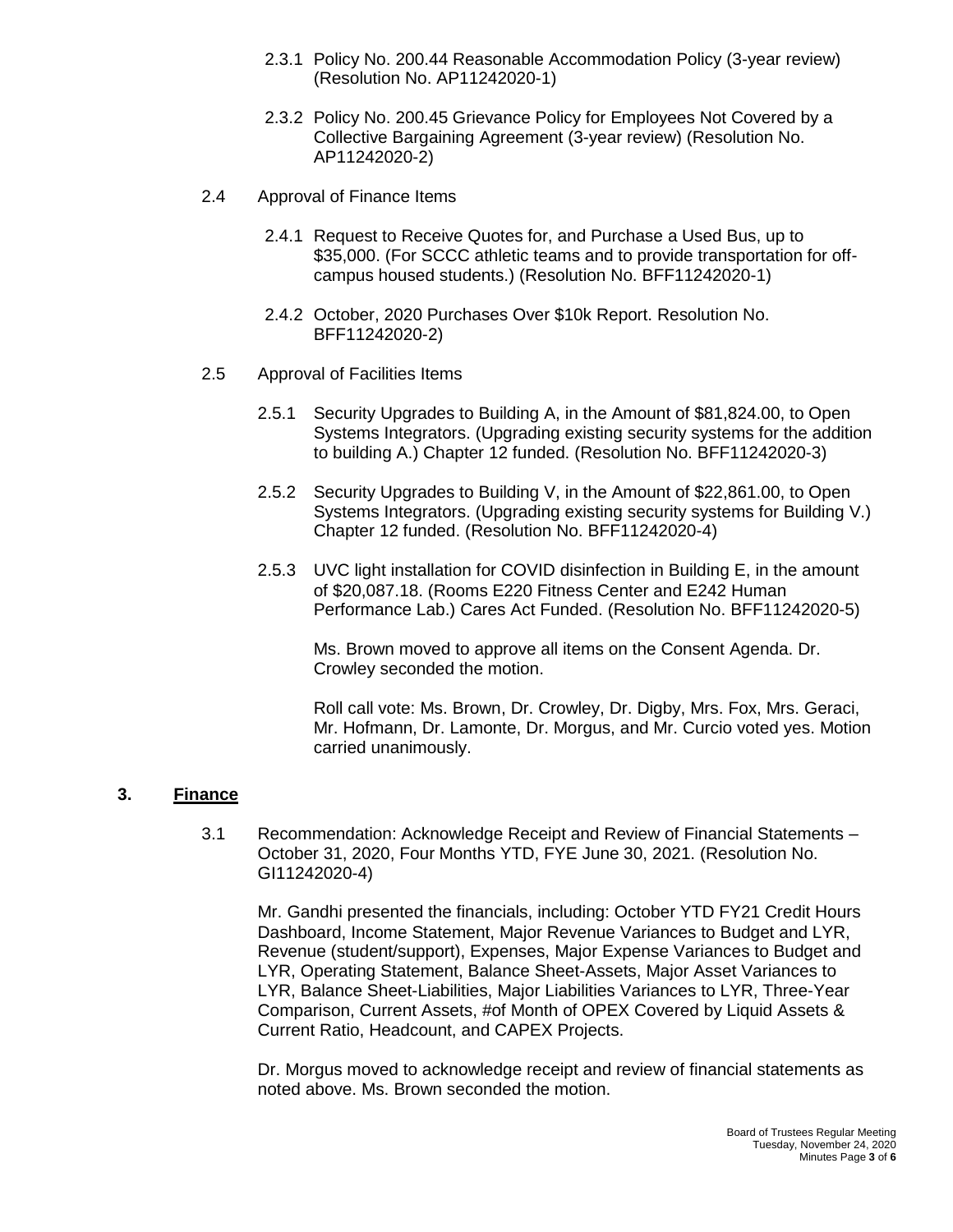Roll call vote: Ms. Brown, Dr. Crowley, Dr. Digby, Mrs. Fox, Mrs. Geraci, Mr. Hofmann, Dr. Lamonte, Dr. Morgus, and Mr. Curcio voted yes. Motion carried unanimously.

## **4. Reports**

4.1 Correspondence File – None this month.

## **5. Presentations**

- Mr. Homer presented, "Mission, Accreditation, and Strategic Planning, Board of Trustees Overview, Fall 2020." A copy of the presentation is on file in the Office of the President and Board of Trustees.
- Students Scott, Lilly, and Sebastian, from SCCC's (student) Entrepreneur Initiative, presented "SCCC Skylander Café On The Go." A copy of the presentation is on file in the Office of the President and Board of Trustees.
- **6. Courtesy of the Floor on General Matters** (Public Session-5 Minutes per Speaker)

No one spoke.

## **7. Other Business**

## **Discussion / Reports / Announcements:**

- 7.1 Trustee Activity Update Mrs. Fox reported:
	- There are many school districts in NJ which makes it somewhat difficult to negotiate with high schools as it relates to students and community colleges.
	- There is a considerable interest in narrowing the skills gap at the community college level.
	- Community Colleges are feverishly working on expanding virtual opportunities.
	- Vermont is offering "free tuition" for those whose jobs were eliminated due to the pandemic. NY is also looking at a similar program.
	- NJ is bringing together public and private stakeholders in order to discuss jobs and skills required in the manufacturing industry.
	- Funding Their Future was excellent
	- The Phi Theta Kappa (PTK) awards program was also well done. PTK is the honors society for community colleges.
- 7.2 Alumni Trustee Report Miss Fisher reported that she had conversations with Amy Rude and Stan Kula regarding starting a Facebook group to help track down Alumni. The plan is to start narrowing down some of the results, and begin planning future events for Alumni.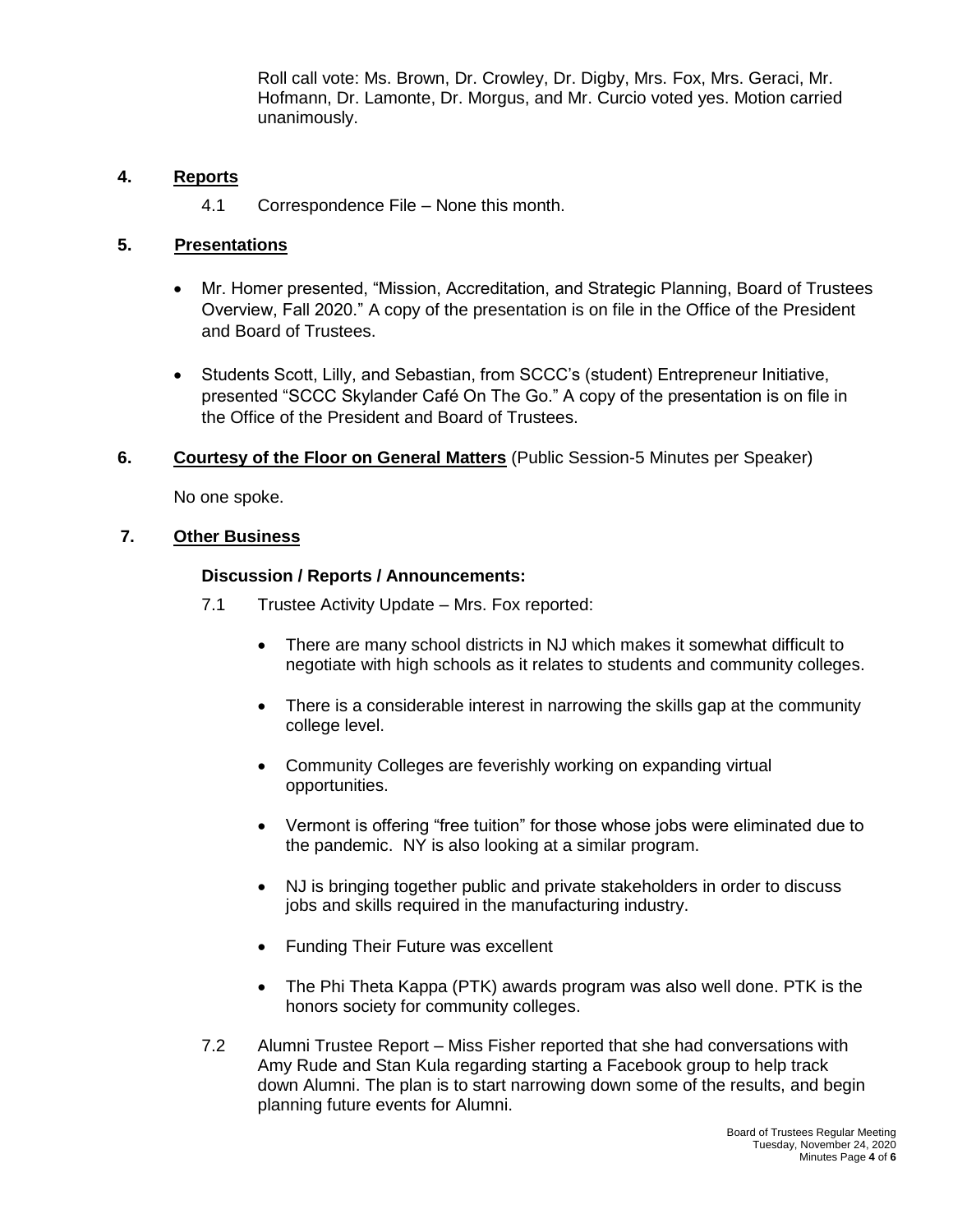7.3 President's Report – a copy of the President's Report is on file in the Office of the President and Board of Trustees.

Dr. Connolly noted that this is Dr. Lamonte's last meeting with Sussex County Community College, because her duties will no longer require her to be the Executive County Superintendent of Schools in Sussex County. She will now be focused on just Warren County. Dr. Connolly thanked her for her leadership, style, and important contributions to the SCCC Board of Trustees. The new Executive County Superintendent of Schools is Dr. Gayle Carrick. She will join us at the January, 2021 meeting.

Dr. Lamonte noted that she appreciates Dr. Connolly's remarks. She said it has been an "interesting ride" over these eleven-plus years. She has worked with three full-time presidents, and two interim presidents, as well as a variety of different board members coming and going. She said that the college has grown leaps and bounds, and right now is enjoying a terrific renaissance under Dr. Connolly's leadership. This Board of Trustees is a very committed Board, certainly with Chair Curcio, the college has nothing but positives in the future. She is happy to have been a part of it all, and very glad to be leaving when the college is on a high note. She thanked the Trustees, administration, and Mrs. Fullem for her outstanding support as Executive Assistant, the entire time she has been on the Board. She said she will miss us, but Dr. Carrick will be excellent, and is a very experienced superintendent of schools.

Mr. Curcio said we are all going to miss her very much.

7.4 Chair's Comments – Mr. Curcio:

Thanked Dr. Connolly for his written reports to the Board.

Noted how well faculty, staff, students and administration have been doing during the pandemic. Community Colleges have been in national news due to decreasing first term enrollment, but SCCC has been doing an excellent job beating the average national decrease. He encouraged others to read the story on the Wall Street Journal Website entitled, "Community Colleges See Steep Enrollment Drop."

Indicated that since the Board last met, with Dr. Lamonte's assistance, he and Dr. Connolly met with Mr. Cofransisco and the Superintendent of Sussex Technical School. It was a positive meeting coveringing many factors. Dr. Connolly and other college administrators will continue the meetings. Dr. Connolly indicated that the Freeholders and County Executive are well informed about the meetings because the partnerships involve all.

7.5 The Next Regular Meeting of the Board of Trustees Will Take Place Tuesday, January 26, 2021, at 5:00 p.m. Location or Virtual Meeting TBD.

## **8. Executive Session**

None